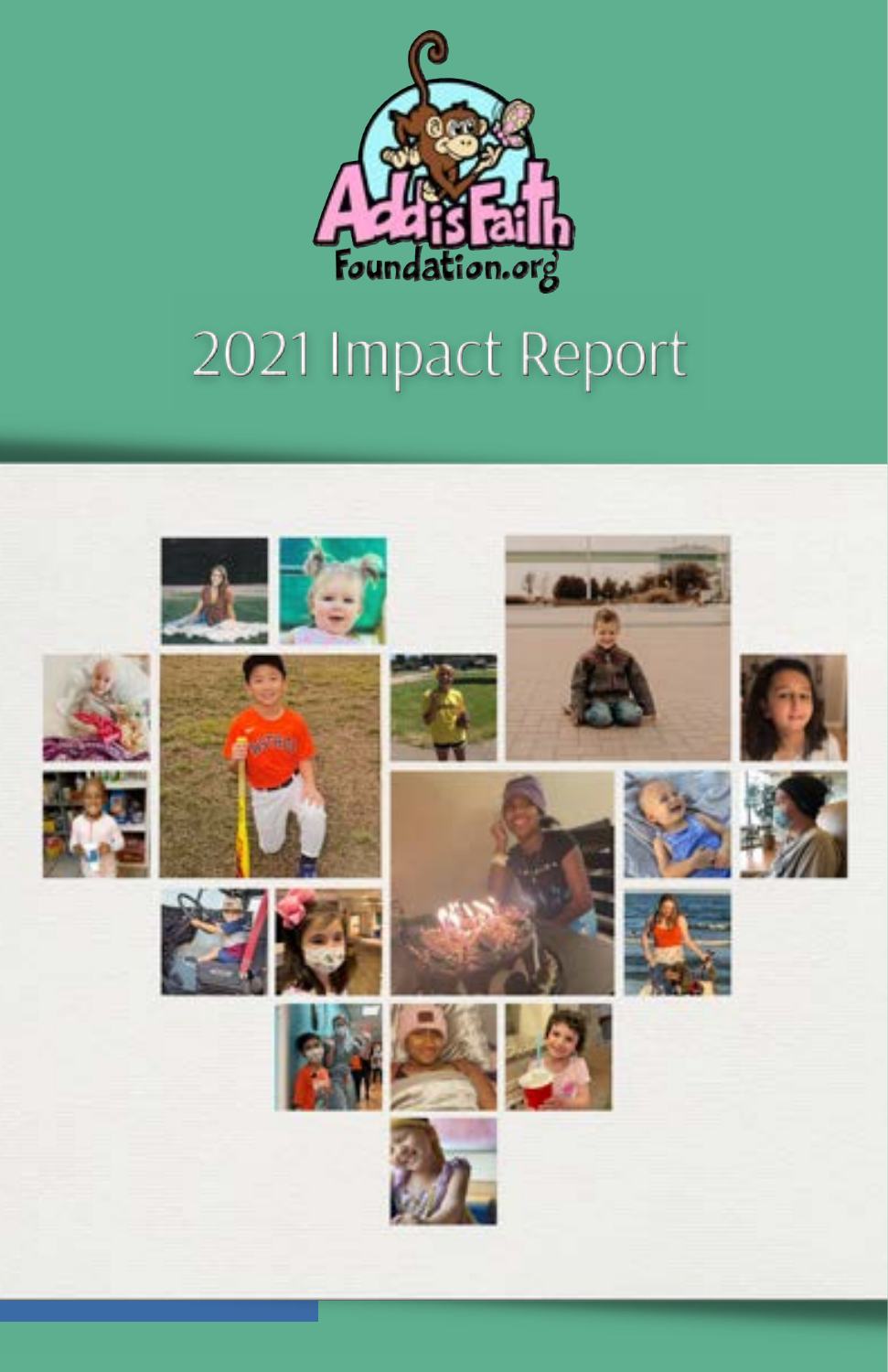

### Car \$12,177.80

**Utilities** \$4,667.41

## \$77,186.76 to 67 families in 2021!

### Misc. \$12,850.00

### Housing  $$47,491.55$

Even though COVID changed our ability to serve food directly to patients, Addi's Faith still made sure our precious families were fed. Monthly, Jessica (AFF's Director of Family Relief) would drop off food for hosptial staff to distribute to families on the cancer floor.

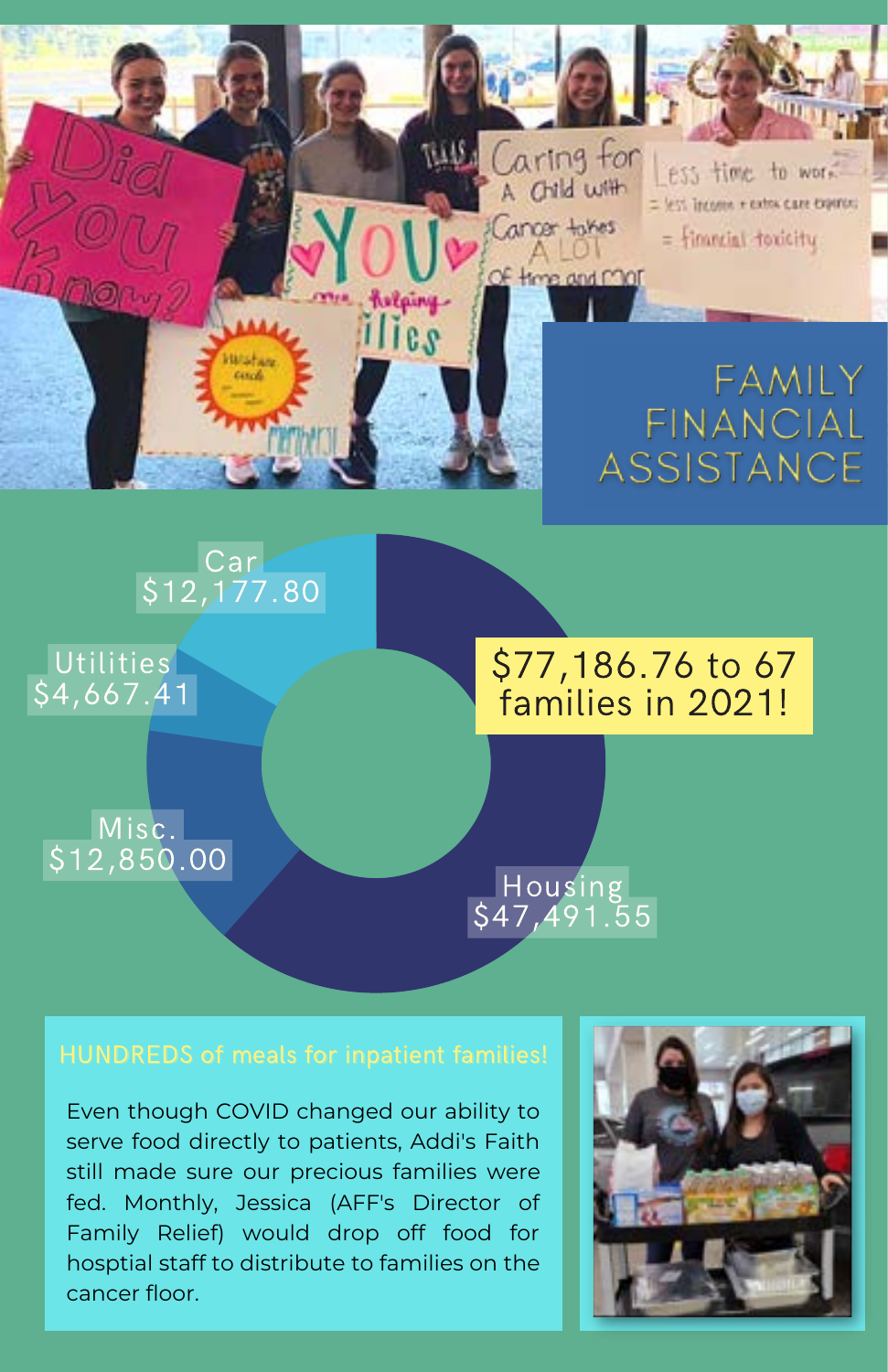## **HER STORY...**

Kadince was diagnosed with Chondroblastic Osteosarcoma in 2019 and relapsed in the summer of 2020. Kadi is a strong fighter that continues to battle this disease while still finding time to paint and play with her puppy.

## $$1,350$ Utility Bill \$1,000 Christmas gifts

"Wow! That is amazing and I'm so grateful as this couldn't have come at a better time! It means so much for Addi's Faith to think of us during the holidays, especially after the recent help with our phone bill not long ago. Thank you so much! This made my entire month." - Kadi's mom

## **MEET** KADI



### **AFF Family Financial Relief** \$100,000 \$75,000 \$50,000 \$566,377 \$25,000 since 2008!\$0 2010 2018 2021 20<sup>09</sup> 209  $v_{\!\mathcal{Q}_\nu}$   $v_{\!\mathcal{Q}_\nu}$   $v_{\!\mathcal{Q}_\nu}$   $v_{\!\mathcal{Q}_\nu}$   $v_{\!\mathcal{Q}_\nu}$   $v_{\!\mathcal{Q}_\nu}$  . 2019 Pop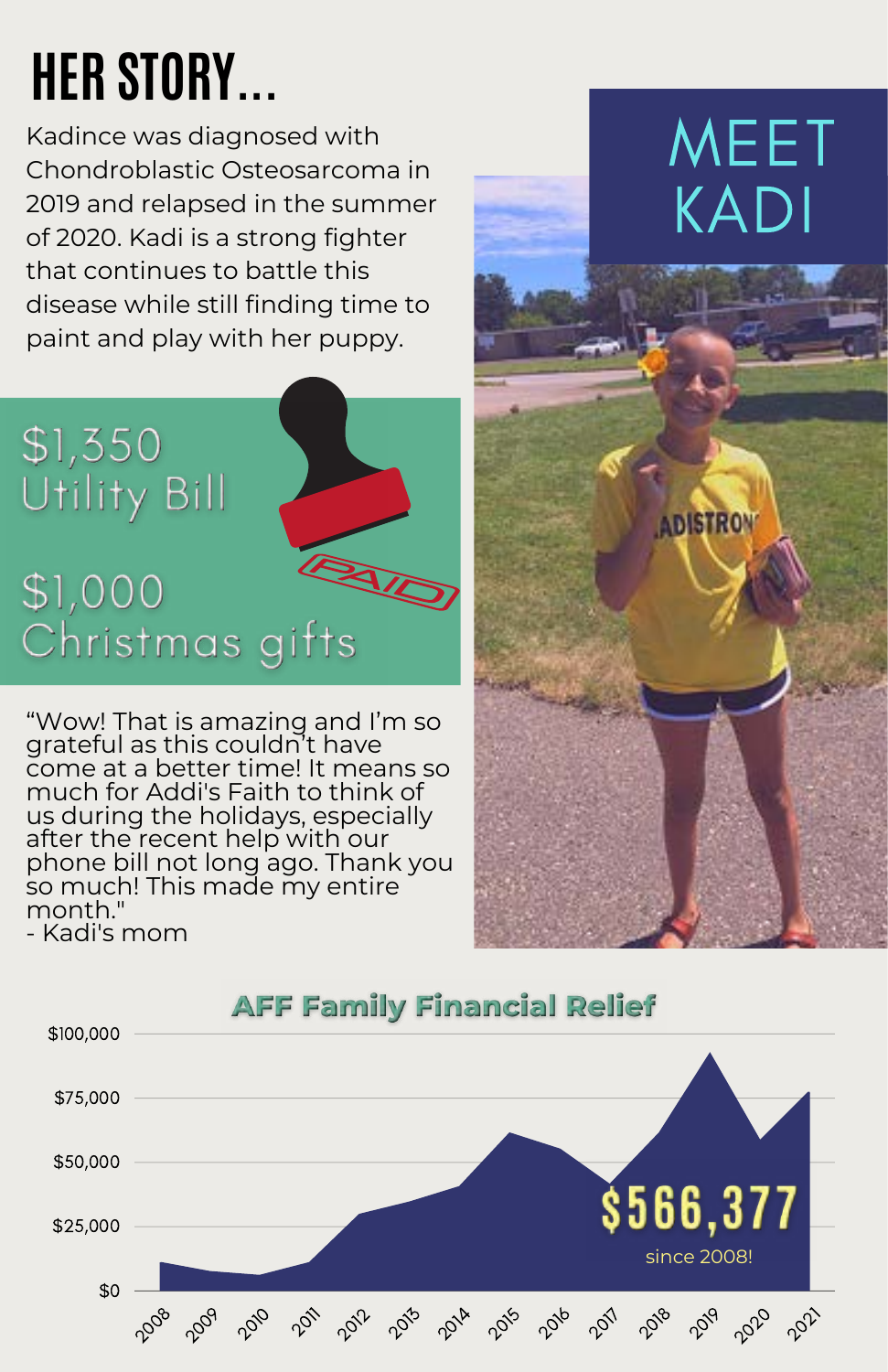## **FUNDING FOR RESEARCH**

# \$300,000

in childhood cancer research given in 2021

### **MD Anderson Pediatric Cancer Research**

Thanks to annual fundraising events and corporate partnerships, Addi's Faith Foundation has continued to fund critical research at MD Anderson Cancer Center. Currently, AFF is funding a specific project focusing on the use of autologous natural killer (NK) cells to more safely and effectively treat recurrent/refractory brain tumors in children. Addi's Faith has completed an initial \$1 million dollar pledge and is currently paying towards a new \$2 million dollar commitment. Similar to how the monthly contributions from AFF's Sunshine Circle allows programming to continue on a consistent basis, regardless of floods or pandemics, pledging these funds to MD Anderson allows research to continue uninterrupted, ensuring constant progress towards a cure!

| \$300,000 |      |      |      |      |      |      |             |      |             |      |      |      |
|-----------|------|------|------|------|------|------|-------------|------|-------------|------|------|------|
| \$200,000 |      |      |      |      |      |      |             |      |             |      |      |      |
| \$100,000 |      |      |      |      |      |      |             |      | \$1,836,353 |      |      |      |
| \$0       |      |      |      |      |      |      | since 2008! |      |             |      |      |      |
|           | 2008 | 2011 | 2012 | 2013 | 2014 | 2015 | 2016        | 2017 | 2018        | 2019 | 2020 | 2021 |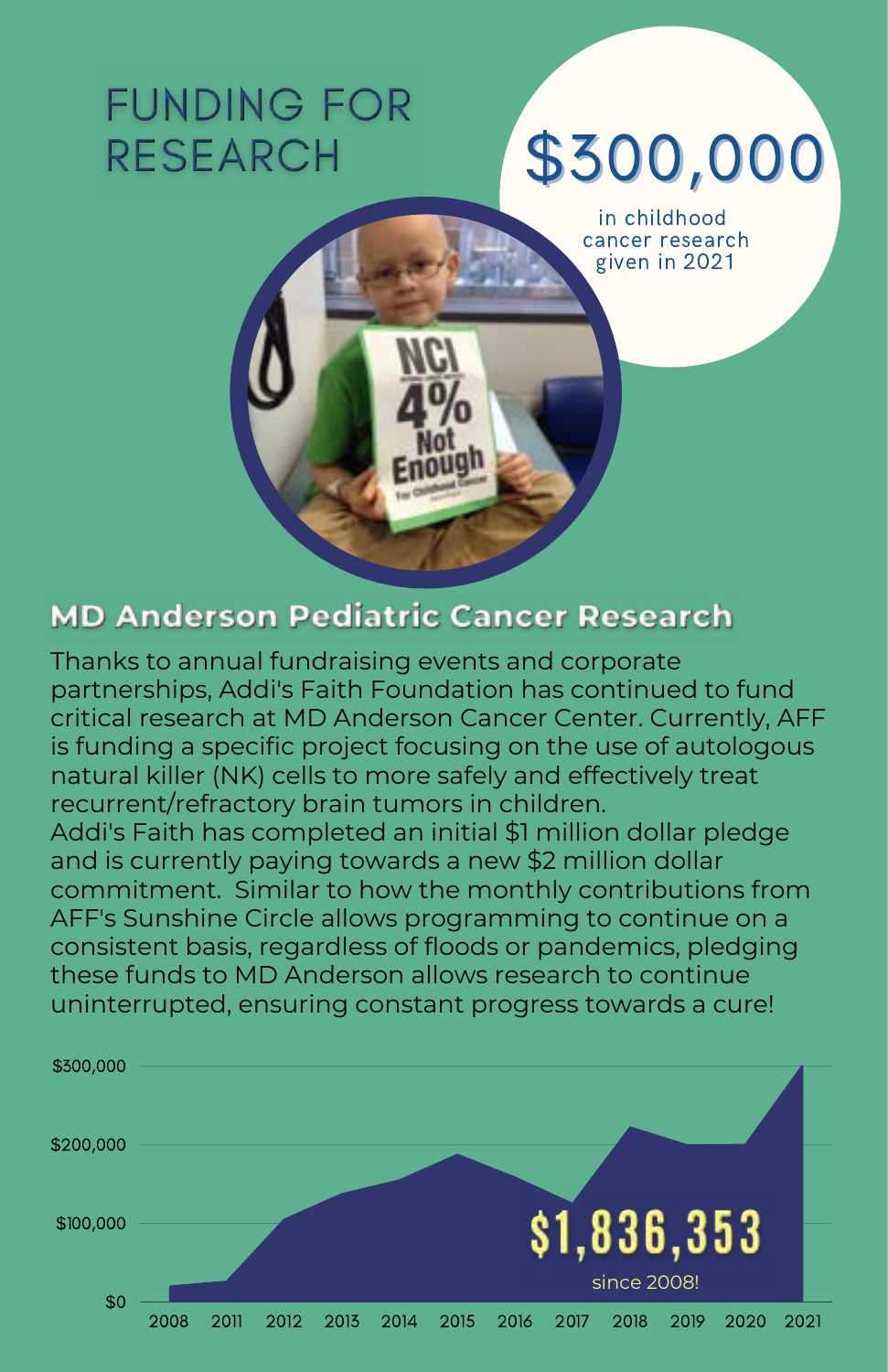

## **Your Magnified Impact MEET IYANA**

Iyana was diagnosed with Pre B-Cell Acute Lymphoblastic Leukemia. AFF was able to relieve some of the added financial strain by paying towards their mortgage once in 2020 and again in 2021 utilizing donations collected at the annual AddiShack Golf Tournament! Iyana completed treatment and graduated high school in 2021!

"Iyana was diagnosed with B cell ALL. She is currently in college for nursing. We want to say thank you to Addi's Faith Foundation for being there with us thru Iyana's journey. They knew exactly what we needed without us having to reach out or say anything, which means a lot when you don't even know what you need or where to start. Words can't express how grateful we are for them!" - Iyana's Mom

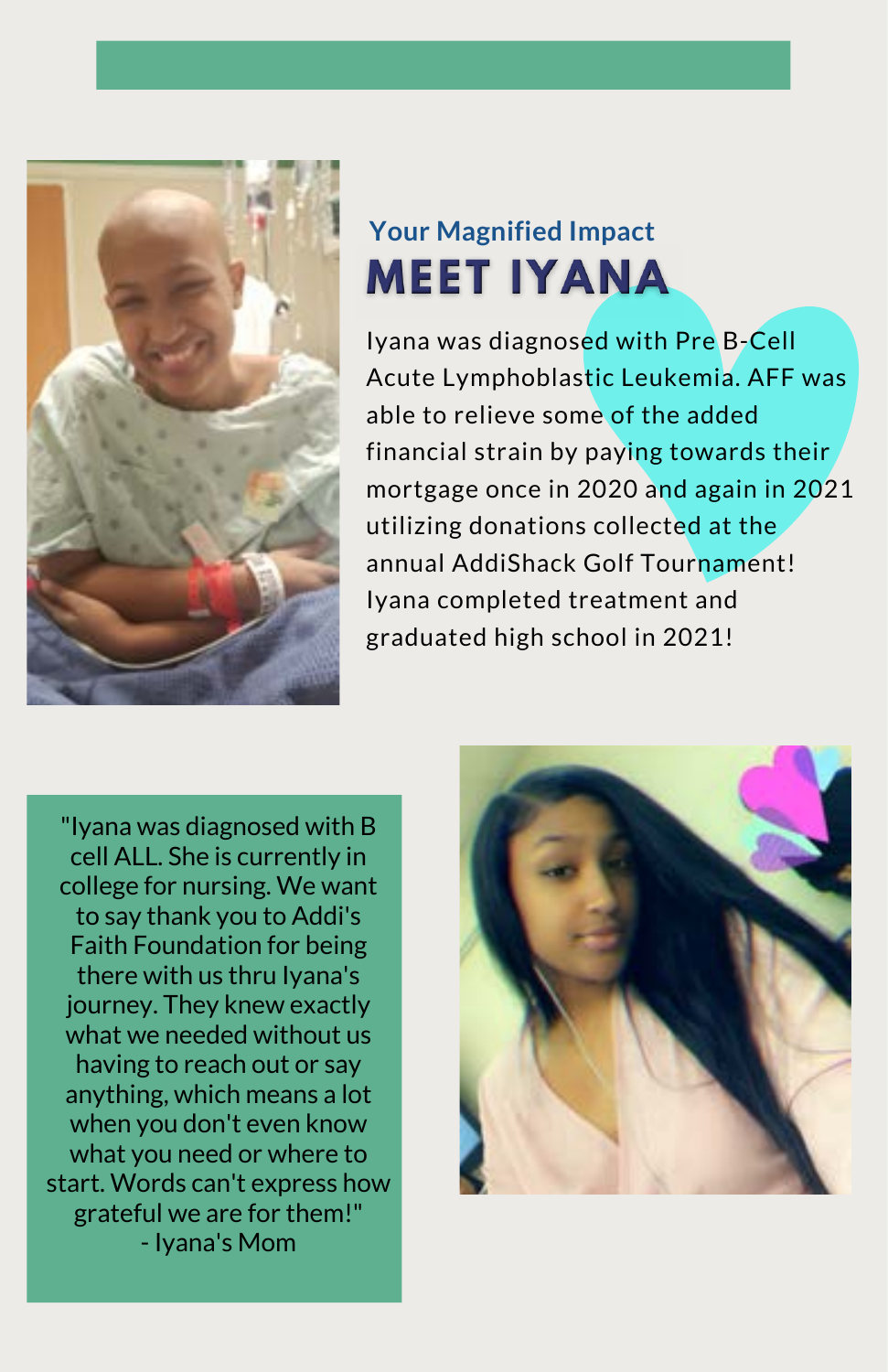## **COMING IN 2022**



Addiball

Join us at Kingwood High School for this exciting event to smash childhood cancer! **MARCH 26TH**



Crawfish Boil

**APRIL 30TH** All you can eat crawfish & ribs with live band at Spindletap Brewery from 1-5.



Walk By Faith **DATE - TBD**

Walk or run in our annual WBF! Join as a team or individual and take steps towards a cure for childhood cancer!



dishac

Double tournament! Join us for a morning or afternoon shotgun start at Tour 18! **APRIL 11TH**



Join the motorcycle ride or just come for the after party at Backwoods Saloon.



Giving Tuesday **NOVEMBER 29TH**

Attend this event virtually! Donations can be matched with no service fees! Win, win!

Also look for a Pickleball Tournament, Poker Tournament, and Holiday Home Tour all coming soon!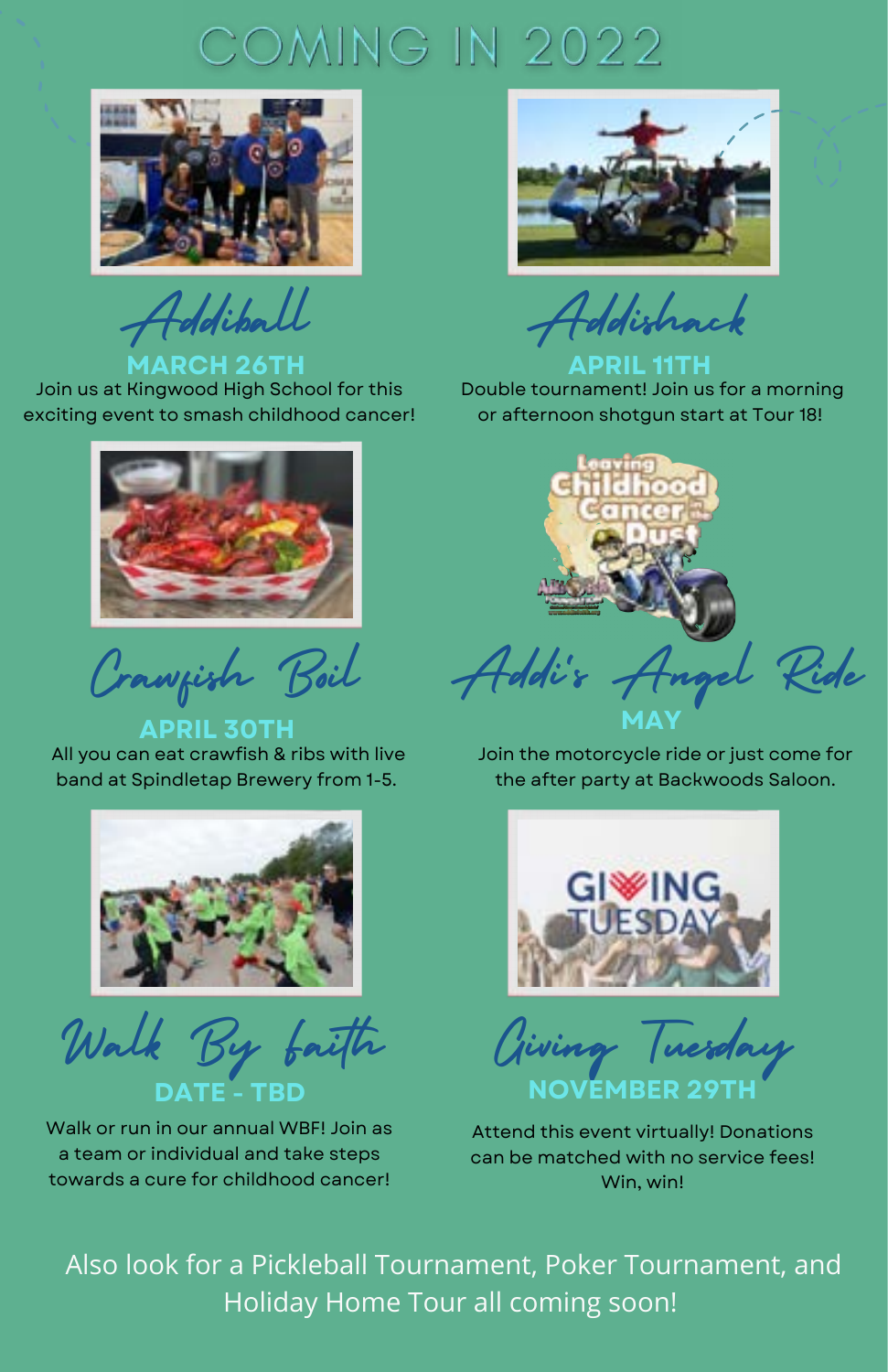

## **TEAM ADDI'S FAITH**

Our team participates in several events and we'd love for you to join us! Some events include:

- Houston Marathon, Half Marathon, & 5K
- Napa to Sonoma Half Marathon & 5K
- Any event you have in mind! We can help you add an additional reason to race!





## **ADDI'S FAITH SUNSHINE CIRCLE**

is a passionate group of monthly donors committed to ending childhood cancer together. Reliable monthly donations starting at just \$10 a month allows AFF to provide help to families when they need it most. Use the QR code to sign up or learn more.



75% to goal



### **CAN YOU HELP?**

Addi's Faith is seeking to increase our membership! With a 25% increase, we will be able to effectively service the current number of families that turn to us during their time of need.